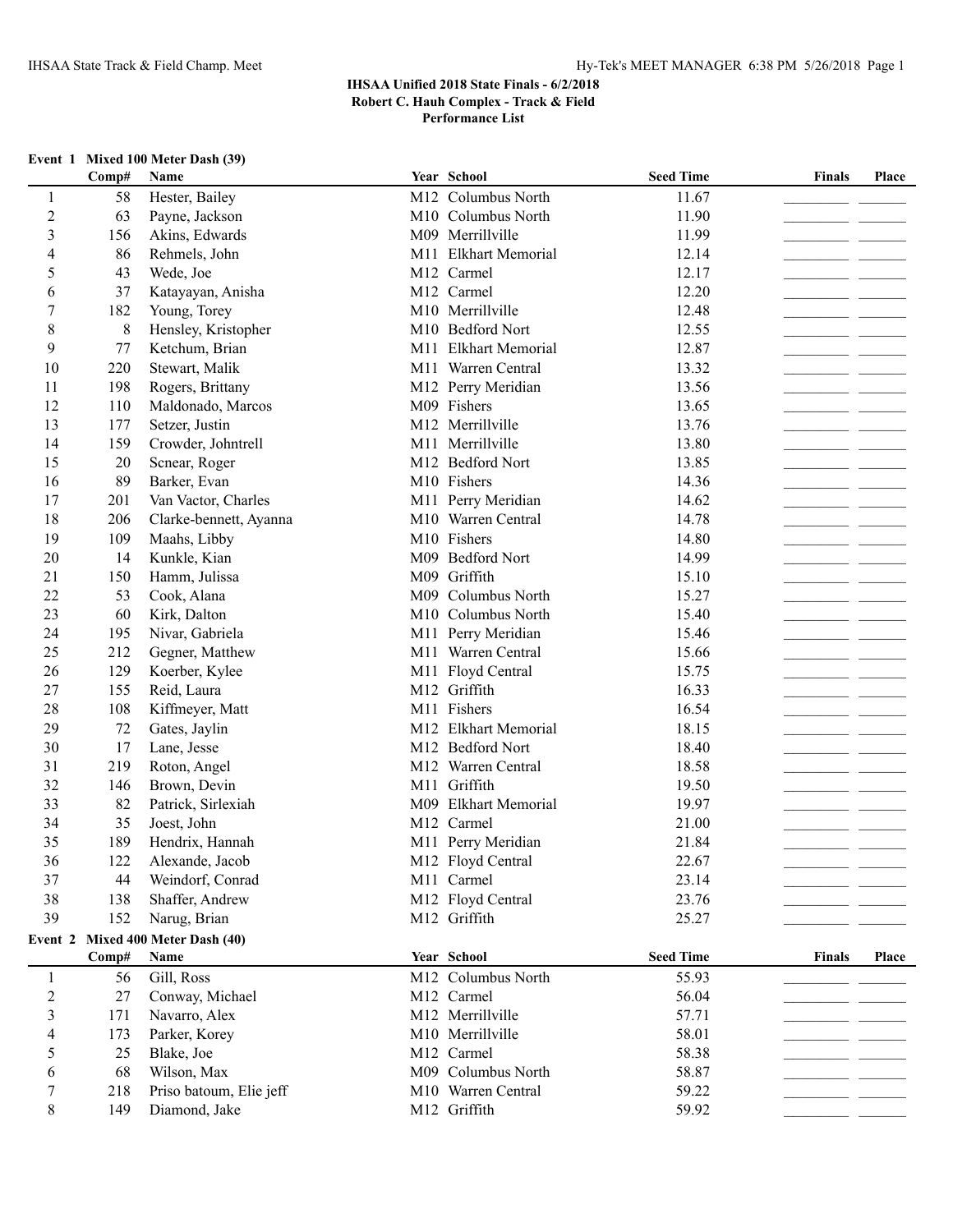| Event 2  (Mixed 400 Meter Dash (40)) |  |  |  |  |  |  |  |
|--------------------------------------|--|--|--|--|--|--|--|
|--------------------------------------|--|--|--|--|--|--|--|

|                | Comp#                  | Name                                               |                               | Year School                        | <b>Seed Time</b>                    | <b>Finals</b> | <b>Place</b> |
|----------------|------------------------|----------------------------------------------------|-------------------------------|------------------------------------|-------------------------------------|---------------|--------------|
| 9              | 205                    | Clark, Tyler                                       |                               | M12 Warren Central                 | 1:00.66                             |               |              |
| 10             | 80                     | Mota, Roberto                                      |                               | M12 Elkhart Memorial               | 1:02.50                             |               |              |
| 11             | 78                     | Lehner, Tyler                                      |                               | M10 Elkhart Memorial               | 1:02.93                             |               |              |
| 12             | $\mathbf{1}$           | Adkisson, Dominic                                  |                               | M11 Bedford Nort                   | 1:04.18                             |               |              |
| 13             | 59                     | Holley, Josh                                       |                               | M12 Columbus North                 | 1:04.79                             |               |              |
| 14             | 104                    | Hankins, Devin                                     |                               | M09 Fishers                        | 1:05.01                             |               |              |
| 15             | 23                     | Storms, Peyton                                     |                               | M11 Bedford Nort                   | 1:06.25                             |               |              |
| 16             | 7                      | Fitzpatrick, Tyler                                 |                               | M10 Bedford Nort                   | 1:06.63                             |               |              |
| 17             | 214                    | Holton, Lawrance                                   |                               | M12 Warren Central                 | 1:12.26                             |               |              |
| 18             | 73                     | Goldsborough, James                                |                               | M11 Elkhart Memorial               | 1:12.51                             |               |              |
| 19             | 125                    | Campbell, Avery                                    |                               | M09 Floyd Central                  | 1:12.90                             |               |              |
| 20             | 175                    | Perosky, George                                    |                               | M12 Merrillville                   | 1:14.74                             |               |              |
| 21             | 154                    | Perez, Vicky                                       |                               | M12 Griffith                       | 1:15.44                             |               |              |
| 22             | 102                    | Grater, Lauren                                     |                               | M11 Fishers                        | 1:16.30                             |               |              |
| 23             | 217                    | Peterson, Charles                                  |                               | M12 Warren Central                 | 1:17.06                             |               |              |
| 24             | 90                     | Beaty, Safina                                      |                               | M12 Fishers                        | 1:20.90                             |               |              |
| 25             | 148                    | Cheairs, Kenyon                                    |                               | M10 Griffith                       | 1:21.22                             |               |              |
| 26             | 128                    | Henderson, Janice                                  |                               | M12 Floyd Central                  | 1:22.00                             |               |              |
| 27             | 132                    | Meunier, McKenna                                   |                               | M12 Floyd Central                  | 1:22.22                             |               |              |
| 28             | 95                     | Bridgeforth, Kellen                                |                               | M10 Fishers                        | 1:25.40                             |               |              |
| 29             | 183                    | Birge, Damon                                       |                               | M12 Perry Meridian                 | 1:26.55                             |               |              |
| 30             | 190                    | Hirlston, Ryan                                     |                               | M10 Perry Meridian                 | 1:28.77                             |               |              |
| 31             | 39                     | Malek, Naveed                                      |                               | M12 Carmel                         | 1:29.62                             |               |              |
| 32             | 66                     | Watts, Randall                                     |                               | M12 Columbus North                 | 1:32.03                             |               |              |
| 33             | 146                    | Brown, Devin                                       |                               | M11 Griffith                       | 1:32.48                             |               |              |
| 34             | 88                     | Williams, Julian                                   |                               | M11 Elkhart Memorial               | 1:34.90                             |               |              |
| 35             | 164                    | Haymon, James                                      |                               | M09 Merrillville                   | 1:35.34                             |               |              |
| 36             | 46                     | Young, Hannah                                      |                               | M11 Carmel                         | 1:37.24                             |               |              |
| 37             | 136                    | Schindler, Brayden                                 |                               | M09 Floyd Central                  | 1:38.06                             |               | <b>1999</b>  |
| 38             | 4                      | Brock, Anijo                                       |                               | M11 Bedford Nort                   | 1:41.66                             |               |              |
| 39             | 193                    | Kreuzman, Abigail                                  |                               | M10 Perry Meridian                 | 1:46.92                             |               |              |
| 40             | 192                    | Kavanaugh, Caroline                                |                               | M12 Perry Meridian                 | 1:57.38                             |               |              |
| Event 3        |                        | Mixed 4x100 Meter Relay (19)                       |                               |                                    |                                     |               |              |
|                | Comp#                  | <b>Team</b>                                        |                               | Relay                              | <b>Seed Time</b>                    | <b>Finals</b> | Place        |
| $\mathbf{1}$   |                        | Fishers                                            |                               | $\mathbf{A}$                       | 50.34                               |               |              |
|                | 1) #105 Ibey, Josh 10  |                                                    | $2)$ #107 Jackson, Timothy 12 | 3) #113 Rosario-crespo, Alex 11    | 4) #115 Smith, Jack 11              |               |              |
|                |                        | 5) #89 Barker, Evan 10                             | 6) #99 Dale, Leyton 10        | 7) #110 Maldonado, Marcos 09       | 8) #118 Valerio, Anthony 09         |               |              |
| $\overline{c}$ |                        | Merrillville                                       |                               | $\mathbf{A}$                       | 50.70                               |               |              |
|                |                        | 1) #156 Akins, Edwards 09                          | 2) #159 Crowder, Johntrell 11 | 3) #176 Pope, Dontrell 12          | 4) #177 Setzer, Justin 12           |               |              |
|                |                        | 5) #181 Woods, Ronald 12                           | 6) #161 Cruz, Martin 11       |                                    |                                     |               |              |
| 3              |                        | <b>Bedford North Lawrence</b>                      |                               | $\mathbf{A}$                       | 51.66                               |               |              |
|                |                        | 1) #8 Hensley, Kristopher 10                       | $2)$ #23 Storms, Peyton 11    | 3) #18 Lee, Ray 11                 | 4) #3 Branham, Gavin 10             |               |              |
|                |                        | 5) #7 Fitzpatrick, Tyler 10                        | 6) #12 Johnson, Ian 11        | $7)$ #20 Scnear, Roger 12          |                                     |               |              |
| 4              |                        | Columbus North                                     |                               | A                                  | 53.21                               |               |              |
|                | 1) #59 Holley, Josh 12 |                                                    | 2) #56 Gill, Ross 12          | 3) #48 Ashcroft, Anthony 10        | 4) #50 Boldrey, Matt 12             |               |              |
|                | 5) #47 Algee, Noah 11  |                                                    | $6$ ) #49 Ashcroft, Devin 11  | 7) #63 Payne, Jackson 10           | 8) #66 Watts, Randall 12            |               |              |
| 5              |                        | <b>Elkhart Memorial</b><br>1) #86 Rehmels, John 11 | 2) #81 Mullins, Logan 11      | A<br>3) #73 Goldsborough, James 11 | 55.25<br>4) #88 Williams, Julian 11 |               |              |
|                |                        | 5) #78 Lehner, Tyler 10                            | $6)$ #72 Gates, Jaylin 12     |                                    |                                     |               |              |
|                |                        |                                                    |                               |                                    |                                     |               |              |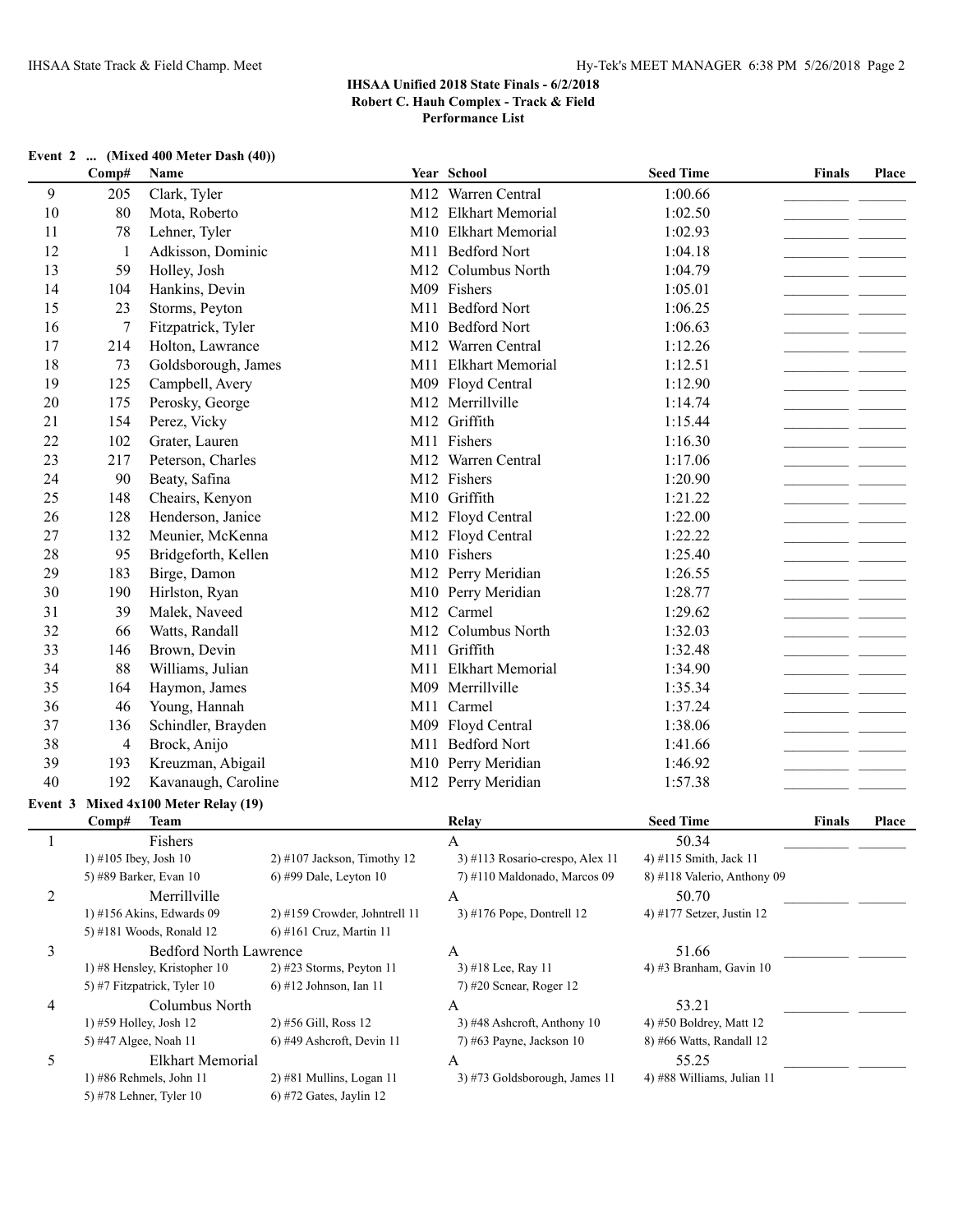# **Event 3 ... (Mixed 4x100 Meter Relay (19))**

|                | Comp#                   | <b>Team</b>                    |                                    | Relay                            | <b>Seed Time</b><br><b>Finals</b> | Place |
|----------------|-------------------------|--------------------------------|------------------------------------|----------------------------------|-----------------------------------|-------|
| 6              |                         | Warren Central                 |                                    | A                                | 56.14                             |       |
|                |                         | 1) #214 Holton, Lawrance 12    | 2) #205 Clark, Tyler 12            | 3) #209 Dao, Branson 09          | 4) #220 Stewart, Malik 11         |       |
|                |                         | 5) #204 Ayala, Lazaro 12       | 6) #218 Priso batoum, Elie jeff 10 |                                  |                                   |       |
| 7              |                         | Perry Meridian                 |                                    | A                                | 56.62                             |       |
|                |                         | 1) #201 Van Vactor, Charles 11 | 2) #188 Harris, Raylin 12          | 3) #186 Hagemeier, Brennan 11    | 4) #187 Hardcastle, Tyler 12      |       |
|                |                         | 5) #202 Vaux, Nicholas 12      | 6) #190 Hirlston, Ryan 10          |                                  |                                   |       |
| 8              |                         | Carmel                         |                                    | A                                | 58.85                             |       |
|                |                         | 1) #27 Conway, Michael 12      | 2) #33 Herod, Michael 10           | 3) #43 Wede, Joe 12              | 4) #39 Malek, Naveed 12           |       |
|                | 5) #30 Frey, Jack 12    |                                | 6) #26 Butterworth, Kyle 12        | 7) #34 Holden, Tim 12            | 8) #35 Joest, John 12             |       |
| 9              |                         | Griffith                       |                                    | A                                | 1:01.10                           |       |
|                |                         | 1) #145 Bobos, Cameron 12      | 2) #148 Cheairs, Kenyon 10         | 3) #149 Diamond, Jake 12         | 4) #153 Negron-Hilliard, Jalen 10 |       |
| 10             |                         | <b>Elkhart Memorial</b>        |                                    | B                                | 1:01.86                           |       |
|                | 1) #71 Fine, Trinity 09 |                                | 2) #76 Kersten, Emily 09           | 3) #83 Ponce-Acevedo, Tatiana 10 | 4) #84 Ponce-Acevedo, Viviana 10  |       |
|                |                         | 5) #79 Miller, Kamryn 12       | 6) #75 Jackson, Jadyn 10           | 7) #69 Dale, Kambria 12          |                                   |       |
| 11             |                         | Columbus North                 |                                    | B                                | 1:03.63                           |       |
|                |                         | 1) #52 Castaneda, Marisol 09   | 2) #51 Borger, Jenna 12            | 3) #53 Cook, Alana 09            | 4) #65 Tynan, Liz 12              |       |
|                |                         | 5) #61 Patberg, Kelsey 12      | 6) #62 Patberg, Kenzie 12          | 7) #64 Satterfield, Cassidy 12   | 8) #67 Willaims, Grace 12         |       |
| 12             |                         | Carmel                         |                                    | B                                | 1:05.28                           |       |
|                |                         | 1) #28 Daggett, Megan 10       | 2) #37 Katayayan, Anisha 12        | 3) #38 Lam, Whitney 11           | 4) #40 Piha, Liz 09               |       |
|                |                         | 5) #46 Young, Hannah 11        | 6) #45 Wilt, Mavkenzie 11          | $7)$ #36 Johnson, Lauren 12      | 8) #29 Dunn, Bridget 09           |       |
| 13             |                         | Floyd Central                  |                                    | A                                | 1:05.81                           |       |
|                |                         | 1) #143 Yochum, Ryan 12        | 2) #126 Deluca, Mac 09             | 3) #139 Shaffer, Zack 12         | 4) #124 Brown, Eligh 09           |       |
| 14             |                         | Fishers                        |                                    | B                                | 1:06.70                           |       |
|                |                         | 1) #100 Dale, Lindsay 11       | 2) #101 Godleski, Laura 12         | 3) #120 Wills, Ariana 11         | 4) #112 McGuire, Mary 12          |       |
|                |                         | 5) #103 Green, Alyssa 11       | 6) #109 Maahs, Libby 10            | 7) #93 Bond, Brynn 09            |                                   |       |
| 15             |                         | <b>Bedford North Lawrence</b>  |                                    | $\, {\bf B}$                     | 1:06.99                           |       |
|                |                         | 1) #22 Standifer, Haley 10     | 2) #16 Lane, Jenna 12              | 3) #2 Anderson, Allison 10       | 4) #21 Siedl, Kaiti 12            |       |
| 16             |                         | Merrillville                   |                                    | $\, {\bf B}$                     | 1:07.51                           |       |
|                |                         | 1) #158 Butts, Imani 11        | 2) #165 Haymon, JaQuisha 10        | 3) #168 Keys, Jermani 11         | 4) #174 Perosky, Caitlyn 10       |       |
|                |                         | 5) #169 Lewis, Faith 09        | 6) #172 Norwood, Shaiana 10        |                                  |                                   |       |
| 17             |                         | Warren Central                 |                                    | B                                | 1:16.07                           |       |
|                |                         | 1) #222 Westerfield, Shelby 10 | 2) #221 Waymire, Brinna 12         | 3) #219 Roton, Angel 12          | 4) #206 Clarke-bennett, Ayanna 10 |       |
|                |                         | 5) #211 Garrison, Kimberly 12  |                                    |                                  |                                   |       |
| 18             |                         | Perry Meridian                 |                                    | $\bf{B}$                         | 1:16.24                           |       |
|                | 1) #197 Ray, Emily 12   |                                | $2)$ #184 Bromund, Stefka 10       | 3) #198 Rogers, Brittany 12      | 4) #196 Pipes, Savanna 10         |       |
|                |                         | 5) #199 Scales, Jacey 12       | 6) #194 Monroe, Natalie 12         |                                  |                                   |       |
| 19             |                         | Floyd Central                  |                                    | $\, {\bf B}$                     | 1:21.95                           |       |
|                |                         | 1) #127 Gibson, Kylie 12       | 2) #131 Melton, Hannah 12          | 3) #134 Roberts, Gracie $10$     | 4) #140 Stocksdale, Hallie 09     |       |
|                |                         | Event 4 Mixed Long Jump (38)   |                                    |                                  |                                   |       |
|                | Comp#                   | Name                           |                                    | Year School                      | <b>Seed Mark</b><br>Finals        | Place |
| 1              | 180                     | Williams, Malachi              |                                    | M10 Merrillville                 | 20-11.00                          |       |
| $\overline{c}$ | 25                      | Blake, Joe                     |                                    | M12 Carmel                       | 19-02.75                          |       |
| 3              |                         | Jackson, Timothy               |                                    | M12 Fishers                      | 19-00.00                          |       |
|                | 107                     |                                |                                    |                                  |                                   |       |
| 4              | 81                      | Mullins, Logan                 |                                    | M11 Elkhart Memorial             | 18-11.00                          |       |
| 5              | 3                       | Branham, Gavin                 |                                    | M10 Bedford Nort                 | 17-08.00                          |       |
| 6              | 160                     | Croy, Michael                  |                                    | M11 Merrillville                 | 17-01.00                          |       |
| 7              | 58                      | Hester, Bailey                 |                                    | M12 Columbus North               | 16-10.00                          |       |
| 8              | 145                     | Bobos, Cameron                 |                                    | M12 Griffith                     | 16-08.00                          |       |
| 9              | 50                      | Boldrey, Matt                  |                                    | M12 Columbus North               | 16-06.75                          |       |
| 10             | 80                      | Mota, Roberto                  |                                    | M12 Elkhart Memorial             | 16-03.00                          |       |
| 11             | 9                       | Huber, Drake                   |                                    | M10 Bedford Nort                 | 14-07.00                          |       |

12 24 Bartling, Tyler M11 Carmel 13-02.00 24 Carmel 13-02.00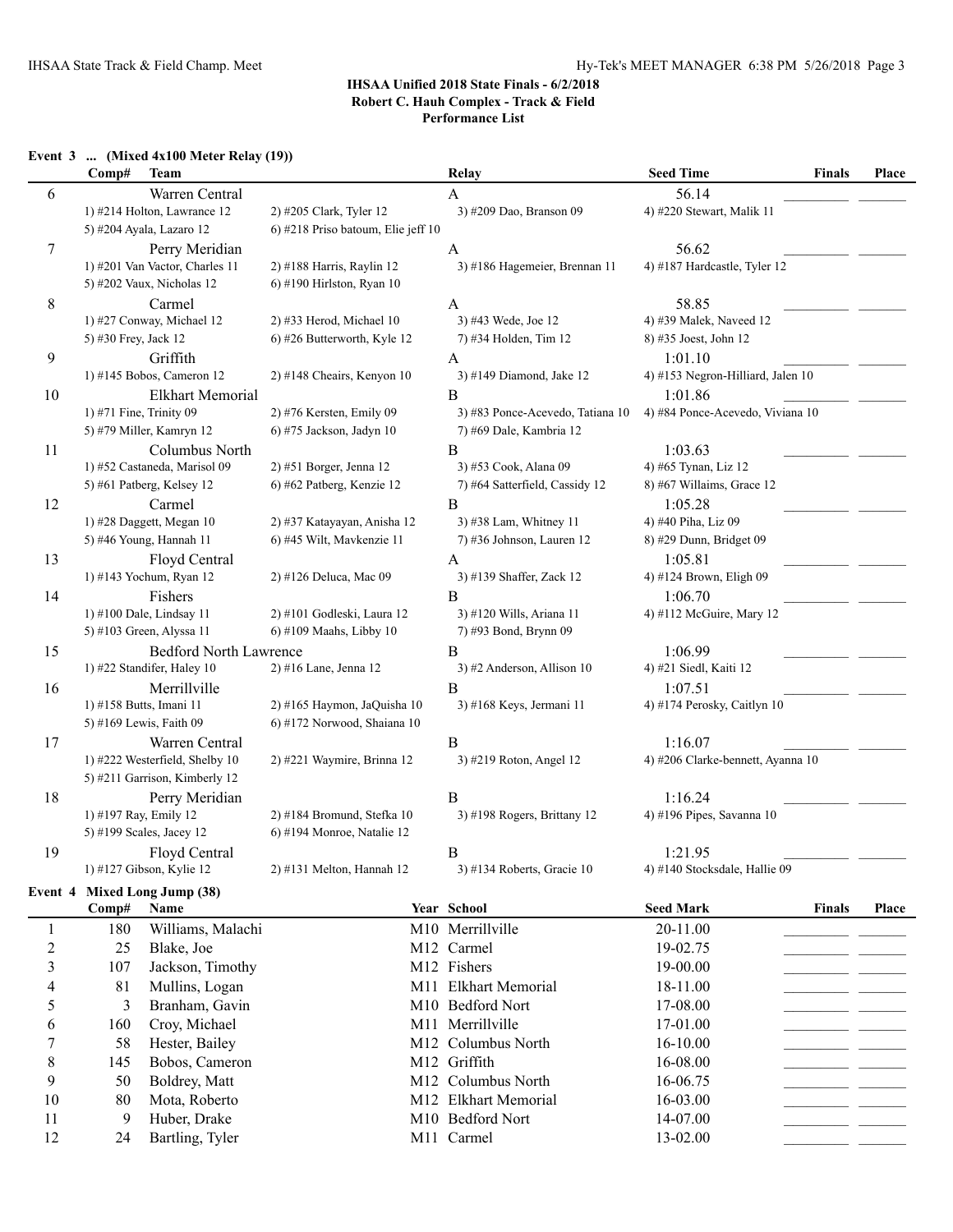# **Event 4 ... (Mixed Long Jump (38))**

|                | Comp#          | Name                                  |     | Year School          | <b>Seed Mark</b> | <b>Finals</b>                    | <b>Place</b> |
|----------------|----------------|---------------------------------------|-----|----------------------|------------------|----------------------------------|--------------|
| 13             | 132            | Meunier, McKenna                      |     | M12 Floyd Central    | 12-10.75         |                                  |              |
| 14             | 84             | Ponce-Acevedo, Viviana                |     | M10 Elkhart Memorial | 12-10.50         |                                  |              |
| 15             | 103            | Green, Alyssa                         |     | M11 Fishers          | 12-10.00         |                                  |              |
| 16             | 153            | Negron-Hilliard, Jalen                |     | M10 Griffith         | 12-04.00         |                                  |              |
| 17             | $\overline{2}$ | Anderson, Allison                     |     | M10 Bedford Nort     | 11-08.50         |                                  |              |
| 18             | 188            | Harris, Raylin                        |     | M12 Perry Meridian   | 11-08.00         |                                  |              |
| 19             | 130            | Mazza, Delaney                        |     | M12 Floyd Central    | $11-05.25$       |                                  |              |
| 20             | 155            | Reid, Laura                           |     | M12 Griffith         | 11-01.50         |                                  |              |
| 21             | 48             | Ashcroft, Anthony                     |     | M10 Columbus North   | 10-05.50         |                                  |              |
| 22             | 217            | Peterson, Charles                     |     | M12 Warren Central   | 9-09.00          |                                  |              |
| 23             | 100            | Dale, Lindsay                         |     | M11 Fishers          | 8-10.00          |                                  |              |
| 24             | 38             | Lam, Whitney                          |     | M11 Carmel           | 8-09.75          |                                  |              |
| 25             | 54             | Dwyer, James                          | M11 | Columbus North       | 8-09.00          | <b><i><u>Participate</u></i></b> |              |
| 26             | 15             | Kyger, Byron                          |     | M09 Bedford Nort     | 8-09.00          | and the control                  |              |
| 27             | 136            | Schindler, Brayden                    |     | M09 Floyd Central    | 8-08.00          | - -                              |              |
| 28             | 178            | Shirley, Savannah                     |     | M12 Merrillville     | 8-03.00          | - -                              |              |
| 29             | 175            | Perosky, George                       |     | M12 Merrillville     | 8-00.00          |                                  |              |
| 30             | 114            | Schooley, Colin                       |     | M10 Fishers          | 8-00.00          |                                  |              |
| 31             | 147            | Cheairs, Darius                       |     | M11 Griffith         | 7-10.00          |                                  |              |
| 32             | 216            | Pedigo, Mark                          |     | M12 Warren Central   | 7-04.00          | - -                              |              |
| 33             | 124            | Brown, Eligh                          |     | M09 Floyd Central    | $7 - 03.50$      | - -                              |              |
| 34             | 82             | Patrick, Sirlexiah                    |     | M09 Elkhart Memorial | 7-01.00          |                                  |              |
| 35             | 215            | Miller, Gilbert                       |     | M10 Warren Central   | $6 - 01.50$      | للمسار المسا                     |              |
| 36             | 45             | Wilt, Mavkenzie                       |     | M11 Carmel           | $6 - 00.50$      |                                  |              |
| 37             | 212            | Gegner, Matthew                       |     | M11 Warren Central   | $3 - 10.00$      | - -                              |              |
|                |                |                                       |     |                      |                  |                                  |              |
| 38             | 189            | Hendrix, Hannah                       |     | M11 Perry Meridian   | 3-05.00          |                                  |              |
|                |                |                                       |     |                      |                  |                                  |              |
|                | Comp#          | Event 5 Mixed Shot Put (40)<br>Name   |     | Year School          | <b>Seed Mark</b> | <b>Finals</b>                    | Place        |
| $\mathbf{1}$   | 30             | Frey, Jack                            |     | M12 Carmel           | 47-09.75         |                                  |              |
| $\overline{2}$ | 10             | Jackson, Samuel                       |     | M12 Bedford Nort     | 45-01.50         |                                  |              |
| $\mathfrak{Z}$ | 34             | Holden, Tim                           |     | M12 Carmel           | 42-04.00         |                                  |              |
| $\overline{4}$ | 70             | Elonich, Preston                      |     | M12 Elkhart Memorial | 42-03.00         |                                  |              |
| 5              | 186            |                                       |     | M11 Perry Meridian   | 39-03.50         |                                  |              |
| 6              | 57             | Hagemeier, Brennan<br>Greenlee, Davin |     | M12 Columbus North   | 38-09.00         |                                  |              |
| $\overline{7}$ | 99             | Dale, Leyton                          |     | M10 Fishers          | 37-06.25         |                                  |              |
| 8              | 47             | Algee, Noah                           |     | M11 Columbus North   | 37-04.00         |                                  |              |
| 9              | 166            |                                       |     | M10 Merrillville     | 36-08.25         |                                  |              |
| 10             | 60             | Jones, Justyn<br>Kirk, Dalton         |     | M10 Columbus North   | 36-05.50         |                                  |              |
| 11             | 162            | Djukic, Nico                          |     | M10 Merrillville     | 33-06.00         |                                  |              |
| 12             | 15             | Kyger, Byron                          |     | M09 Bedford Nort     | 32-03.50         |                                  |              |
| 13             | 216            | Pedigo, Mark                          |     | M12 Warren Central   | 31-11.00         |                                  |              |
| 14             | 143            | Yochum, Ryan                          |     | M12 Floyd Central    | 29-05.00         |                                  |              |
| 15             | 115            | Smith, Jack                           |     | M11 Fishers          | 29-02.25         |                                  |              |
| 16             | 150            | Hamm, Julissa                         |     | M09 Griffith         | 27-09.00         |                                  |              |
| 17             | 137            | Schuley, Evan                         |     | M09 Floyd Central    | 26-01.00         |                                  |              |
| 18             | 74             | Hill, Carson                          |     | M12 Elkhart Memorial | 25-09.00         |                                  |              |
| 19             | 181            | Woods, Ronald                         |     | M12 Merrillville     | 25-04.50         |                                  |              |
| 20             | 183            | Birge, Damon                          |     | M12 Perry Meridian   | 25-04.00         |                                  |              |